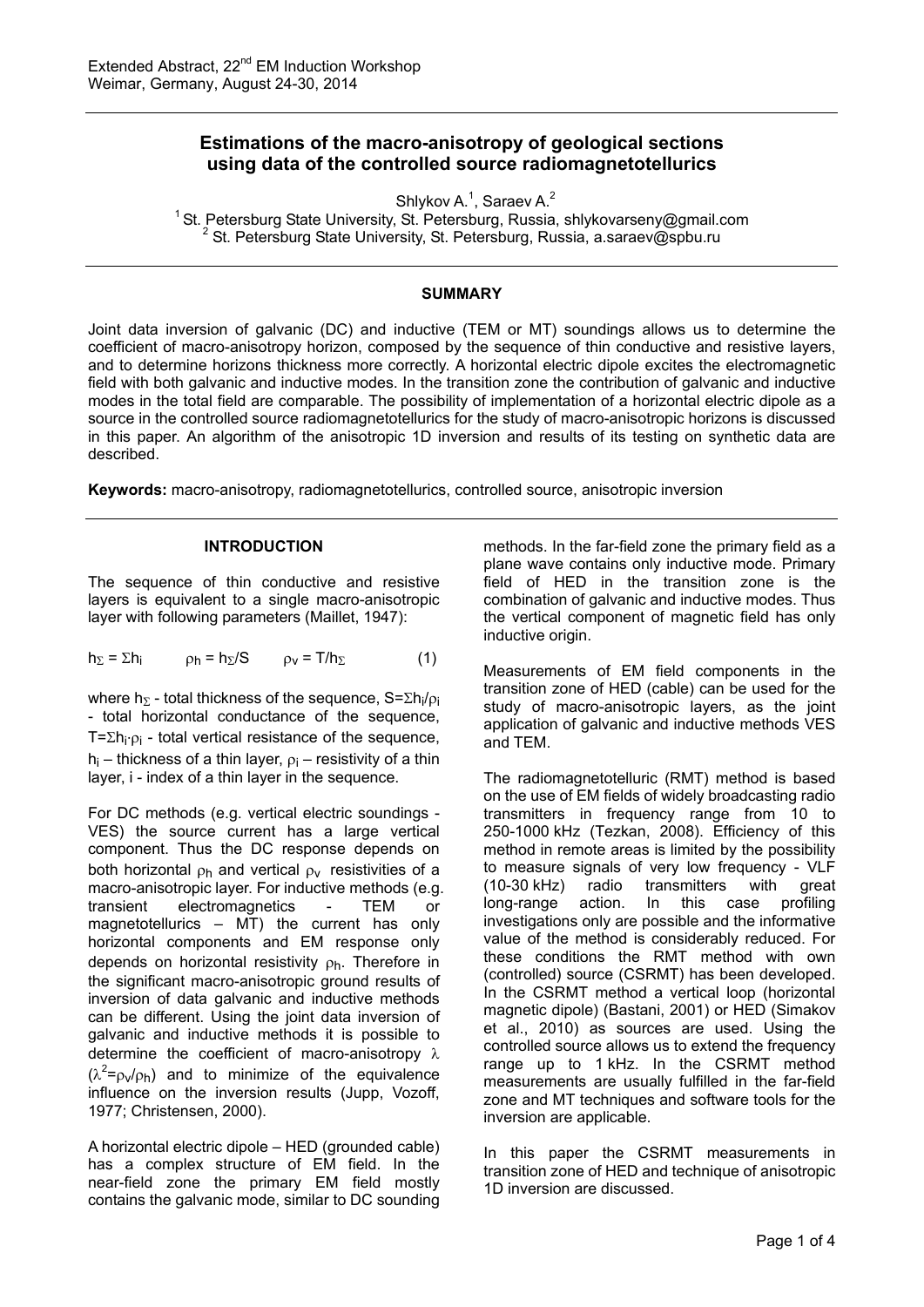#### **FORWARD PROBLEM**

Expressions for EM field components generated by HED in 1D anisotropic media are presented in some papers, for example, in (Løseth and Ursin, 2007). The Hankel transforms are used in these expressions.

In the CSRMT method high frequencies (up to 1 MHz) are used and measurements at large distances (up to several kilometers) are carried out. In this case the quasi-stationary assumption can not be applicable because of the EM wavelength in the air  $\lambda_0$  is comparable or less than source-receiver separation r  $(\lambda_0/r \sim 1$  or  $|k_0|r \sim 1$ , where  $k_0$  - air wavenumber). In this case kernels of the Hankel transform are not smooth functions and standard Fast Hankel Transform (FHT) method can not be applied. Two different approaches for solving of this problem are considered by Siemon (2012) and Shlykov and Saraev (2014).

In the simplest scalar case of the CSRMT method for estimating of the coefficient of macro-anisotropy we should measure the surface impedance  $Z_{xy} = E_x/H_y$  and the tipper  $T_{zy} = H_z/H_y$ . As shown in (Shlykov, Saraev, 2014) even at source-receiver separations more than 160 m in the HED equatorial area the EM field components are not quasi-stationary at frequencies 100 kHz and higher. For CSRMT frequencies the surface impedance is not affected by displacement currents in the air but tipper has such dependence (Figure 1). Thus CSRMT anisotropic inversion algorithm has to be based on forward problem with taking to account the displacement currents in the air.

#### **INVERSION STRATEGY**

In this case Marquardt inversion with damping factor optimization is implemented:

$$
\Delta \mathbf{m} = (\mathbf{J}^{\mathsf{T}} \mathbf{J} + \alpha \mathbf{I})^{\mathsf{T}} \mathbf{J}^{\mathsf{T}} \Delta \mathbf{d},\tag{1}
$$

where  $\Delta m$  – target increment of model parameters,  $\Delta$ **d** = **d**<sup>C</sup> – **d**<sup>C</sup> – observed data, **d**<sup>C</sup> – calculated data, **J** – sensitivity matrix (derivatives of the calculated data with respect to the model parameters),  $I -$  identity matrix,  $\alpha -$  damping parameter and  $T$  means transpose operation.

From analytical analysis is seen that  $\partial H_z/\partial \rho_V=0$ , and numerical analysis showed that  $\partial H_y/\partial \rho_V$  has order about  $10^{-12}$ -10<sup>-14</sup> and can be negligible. Therefore only  $E_x$  and  $Z_{xy}$  out of the far-field zone are affected by  $\rho_v$ . In the far-field zone (at higher frequencies) neither impedance nor tipper are not affected by  $\rho_v$ . Therefore  $\rho_v$  of the upper layers can

be unresolvable. These layers can be assumed isotropic. To highline layers with resolvable  $\rho_V$  any kind of the resolution analysis can be used, e.g. introduced by Jupp and Vozoff (1975) or by Stoyer (2010). We can choose some threshold level for  $\rho_V$ resolution. If corresponding resolution value is less or equal to chosen threshold level, this layer can be assumed as isotropic.



**Figure 1.** Comparison of tipper calculated with (solid lines) and without (dashed lines) accounting of the displacement currents in the air. Model is shown in Figure 2.

#### **RESULTS**

#### **Simple model**

Three-layer model for conditions of St. Petersburg region is presented in Figure 2a. The upper (first) layer is represented by sandy loam ( $\rho_1$ =50  $\Omega$ m,  $h_1$ =10 m). The second layer is represented by the clayey limestone and contains a sequence of resistive thin layers ( $\rho$ =400  $\Omega$ m, h=2 m) and conductive thin layers ( $\rho$ =40  $\Omega$ m, h=1 m). Total thickness of the sequence  $h_{\Sigma}$ =20 m. Bottom (third) layer is represented by clay ( $\rho_3$ =30  $\Omega$ m). In this case the second layer can be represented by an equivalent horizon with the following parameters: h<sub> $\Sigma$ 2</sub>=20 m,  $\rho_{h2}$ =108  $\Omega$ m,  $\rho_{V2}$ =292  $\Omega$ m (Figure 2b). Here and below the relative permittivity  $\varepsilon$ =6.

A sounding station is located in the equatorial area of a grounded cable of 200 m length with source-receiver separation  $r = 200$  m. Synthetic sounding curves have 20 frequencies linearly spaced in log scale for 1-1000 kHz range. Comparison of the CSRMT apparent resistivity  $\rho_a$ and impedance phase  $\varphi_z$ <sup>xy</sup> with corresponding plane wave values allows allocating the transition – far-field zones boundary. The far-field zone condition is the identity of CSRMT and RMT data with small difference (5% for  $\rho_a$  and 2° for  $\varphi_z$ <sup>xy</sup>). In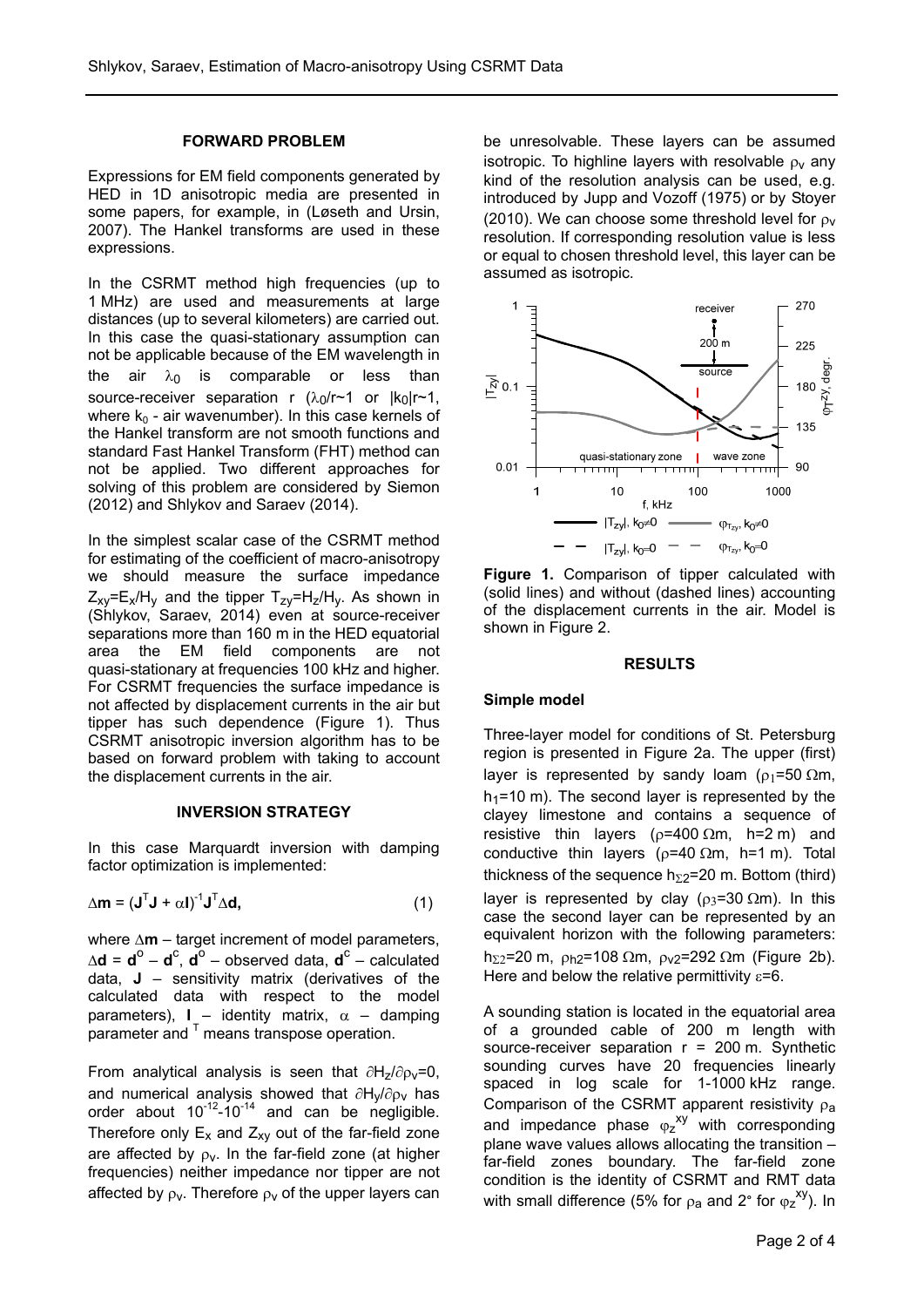this case the far-field conditions are ensured for  $\rho_{\mathsf{a}}^{\mathsf{xy}}$  and  $\varphi_{\mathsf{z}}^{\mathsf{xy}}$  at 8 kHz and 25 kHz respectively.



**Figure 2.** Base multilayer isotropic model (a) and equivalent anisotropic model (b).

A start model is chosen as isotropic half-space with  $p=300$   $\Omega$ m. Results of applications of different inversions procedures are shown in Figure 3: isotropic inversion of scalar CSRMT data  $\rho_a^{xy}$ and  $\varphi_Z^{xy}$  (1), anisotropic inversion of  $\rho_a^{xy}$ ,  $|T_{zy}|$ ,  $\varphi_Z^{xy}$  and  $\varphi_T^{zy}$  (2) and anisotropic inversion of  $\varphi_a^{xy}$ ,  $|T_{zy}|$ ,  $\varphi_z^{xy}$  and  $\varphi_T^{zy}$  (3) with resolution analysis.

Application of the isotropic inversion of  $\rho_a^{xy}$ and  $\varphi_z$ <sup>xy</sup> shows that the only the 1<sup>st</sup> layer is determined correctly because of reached high frequency asymptote. Resistivity of  $2^{nd}$  layer is equals to  $\rho_{h2}$  in the base model. Thickness of  $2^{nd}$ layer is less than real one (16 m instead of 20 m in the base model). Resistivity of  $3<sup>th</sup>$  layer is also determined incorrectly (37  $\Omega$ m instead of 30  $\Omega$ m in the base model).

In the DC case the second anisotropic layer can be represented as an equivalent isotropic layer with thickness in  $\lambda$  times more than in the model, where  $\lambda$  is a coefficient of macro-anisotropy, and resistivity equals to geometric mean of  $\rho_h$  and  $\rho_v$  (Maillet, 1947). In the inductive case (TEM or RMT) the second anisotropic layer can be represented as an equivalent isotropic layer with the same thickness and resistivity equals to  $\rho_h$  (Christensen, 2000). The EM field of a grounded cable in the transition zone is complicated combination of galvanic and inductive modes of EM field and properties of equivalent layer are depend on frequency and distance.

Anisotropic joint inversion of the impedance and tipper from CSRMT data (four curves of  $\rho_a^{xy}$ ,  $|T_{zy}|$ ,  $\varphi_z^{xy}$  and  $\varphi_T^{zy}$ ) gives much better results. But  $p_{V1}$  is resolved highly incorrect (125  $\Omega$ m instead 50  $\Omega$ m in the base model) because of correspondence of the far-field zone condition for high frequencies. Impedance is not sensitive parameter to  $\rho_v$  in the far-field zone and inversion result strongly depends on start model parameters.

To solve this problem the resolution analysis is implemented. At the end of each iteration value of resolution corresponding to  $\rho_v$  in the vector **m** is analyzed. Values of resolution are changed from 0 to 1. If one of them is less than some threshold level (in this case 0.1), corresponding layer is assumed as isotropic. As shown in Figure 3 this approach gives the most accurate result.



**Figure 3.** Results of different inversion procedures applications.  $1 -$  base model,  $2 -$  result of isotropic inversion of  $\rho_a^{xy}$  and  $\varphi_z^{xy}$ , 3 – anisotropic inversion of  $\rho_a^{xy}$ ,  $|T_{zy}|$ ,  $\varphi_z^{xy}$  and  $\varphi_T^{zy}$ , 4 – anisotropic inversion of  $\rho_a^{xy}$ ,  $|T_{zy}|$ ,  $\rho_z^{xy}$  and  $\rho_T^{zy}$  with  $\rho_v$ resolution analysis.

# **Model from real electric logging data**

The next model based on real electric logging data was used by Christensen (2000) for joint anisotropic inversion of synthetic DC and TEM data. The model has about 140 thin layers and can be approximated as 7-layers section where  $2^{nd}$ ,  $3^{th}$  and 5<sup>th</sup> layers are apparently anisotropic (Figure 4). To have appropriate resolution of  $\rho_V$  for upper layers (to have more data in transition zone) an observation station is moved to the source  $(y=100$ m). Far-field zone conditions are fulfilled for  $\rho_a^{xy}$ and  $\varphi$ <sub>z</sub><sup>xy</sup> from 43 kHz and 67 kHz respectively.

Start model for the inversion was chosen as uniform isotropic halfspace ( $\rho$ =60  $\Omega$ m - geometric mean of  $\rho_a^{xy}$ ) divided into 7 layers (minimum number of layers for good data fitting).

Result of the inversion is shown in Figure 4. It has good agreement with the base logging diagram,